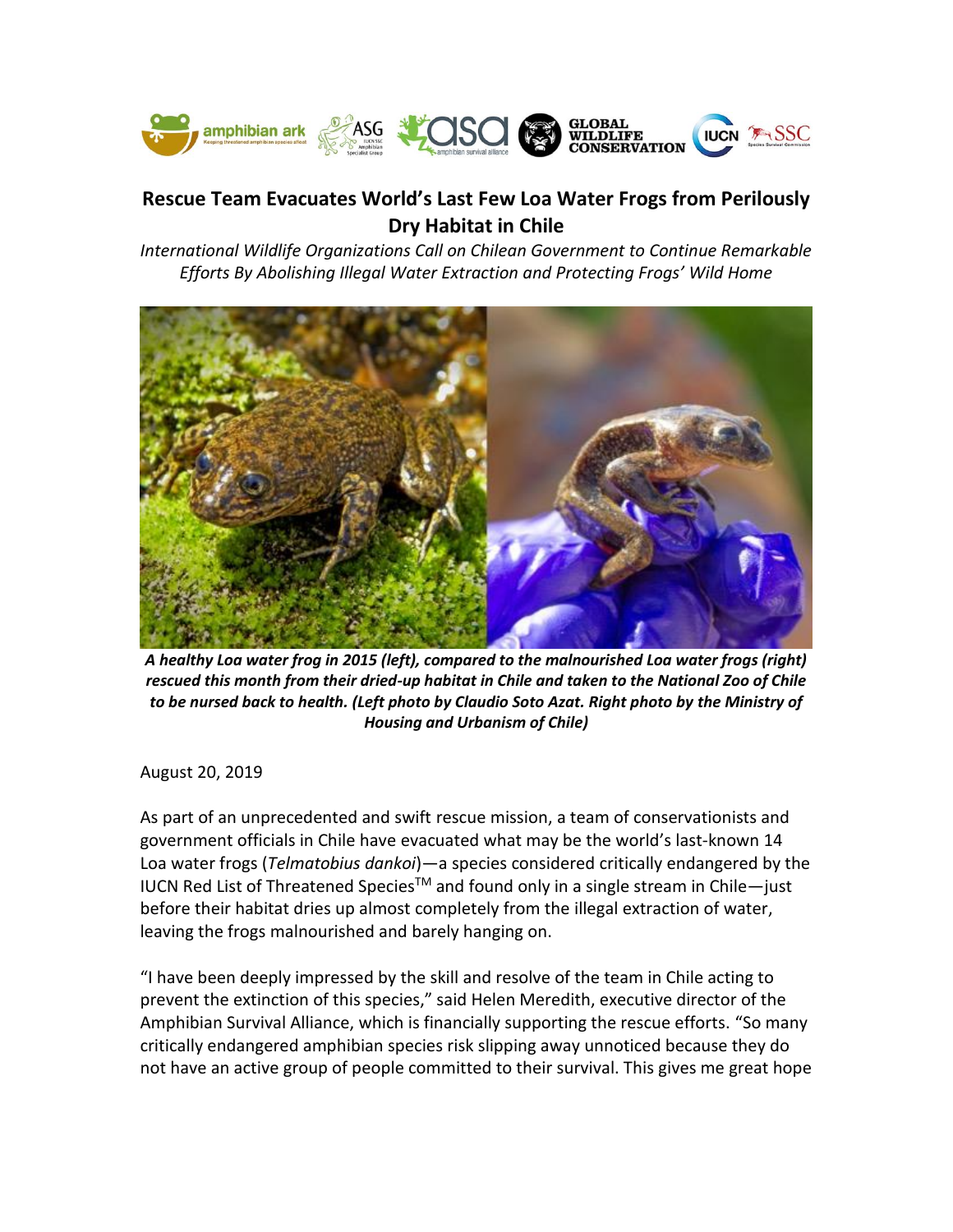for the Loa water frogs—they face an uncertain future but have a group of champions committed to their survival."

As part of the rescue mission, the animals have been relocated to the National Zoo of Chile, where the zoo's specialists are trying to nurse them back to health and are talking to water frog experts around the world for tips on how best to care for and eventually breed them. A number of international wildlife organizations—including Amphibian Ark, the IUCN SSC Amphibian Specialist Group, the Amphibian Survival Alliance and Global Wildlife Conservation—are [calling on the government of Chile](https://www.amphibians.org/wp-content/uploads/2019/08/TelmatobiusdankoiENG.pdf) to continue this great work by now protecting and restoring the frogs' home in the wild.

In late June a team of conservationists, government officials and indigenous leaders discovered that the habitat of the Loa water frog outside of the city of Calama, located in the middle of the Atacama desert, had dried up as the result of extraction of water for mining, agriculture and real estate development, in a region where water is a scarce resource. All of the frogs had been pushed into a tiny pool of muddy water. The team collected the last 14 individuals and brought them to the National Zoo of Chile to start a conservation breeding program.

"The first big challenge is to help these frogs survive and while the rescue was the best chance to save the Loa water frog, there are always risks with trying to care for a new species—especially when the animals are already struggling," said Alejandra Montalba, director of the National Zoo of Chile, which belongs to the Metropolitan Park of Santiago, a public service of Chile's Ministry of Housing and Urbanism. "That's the main goal right now, and later we need to be able to breed them. But ultimately we need to work very hard to restore their environment because it's pointless to breed them if they don't have a home to go back to in the wild."

The international conservation community is ready to help, and specifically encouraging the Chilean government to halt the activities that are threatening the Loa water frog, to restore its habitat and formally protect it as a sanctuary or reserve that is regularly monitored.

"We request that consideration be given to the development of an emergency plan for the protection and recovery of Loa frog habitat," said Jon Paul Rodríguez, chair of the IUCN Species Survival Commission. "For this reason, we call for the establishment of a technical working group, to assist the work in this matter."

There are at least 63 known species of water frogs, or *Telmatobius* species, found from Ecuador to Chile, including in Peru, Bolivia and Argentina. Many of these species, like the Loa water frog, are microendemic, which means they live in just one small place. Water frogs are semi-aquatic or entirely aquatic, making them very sensitive to any changes in their environment. Habitat destruction, pollution, disease and invasive trout